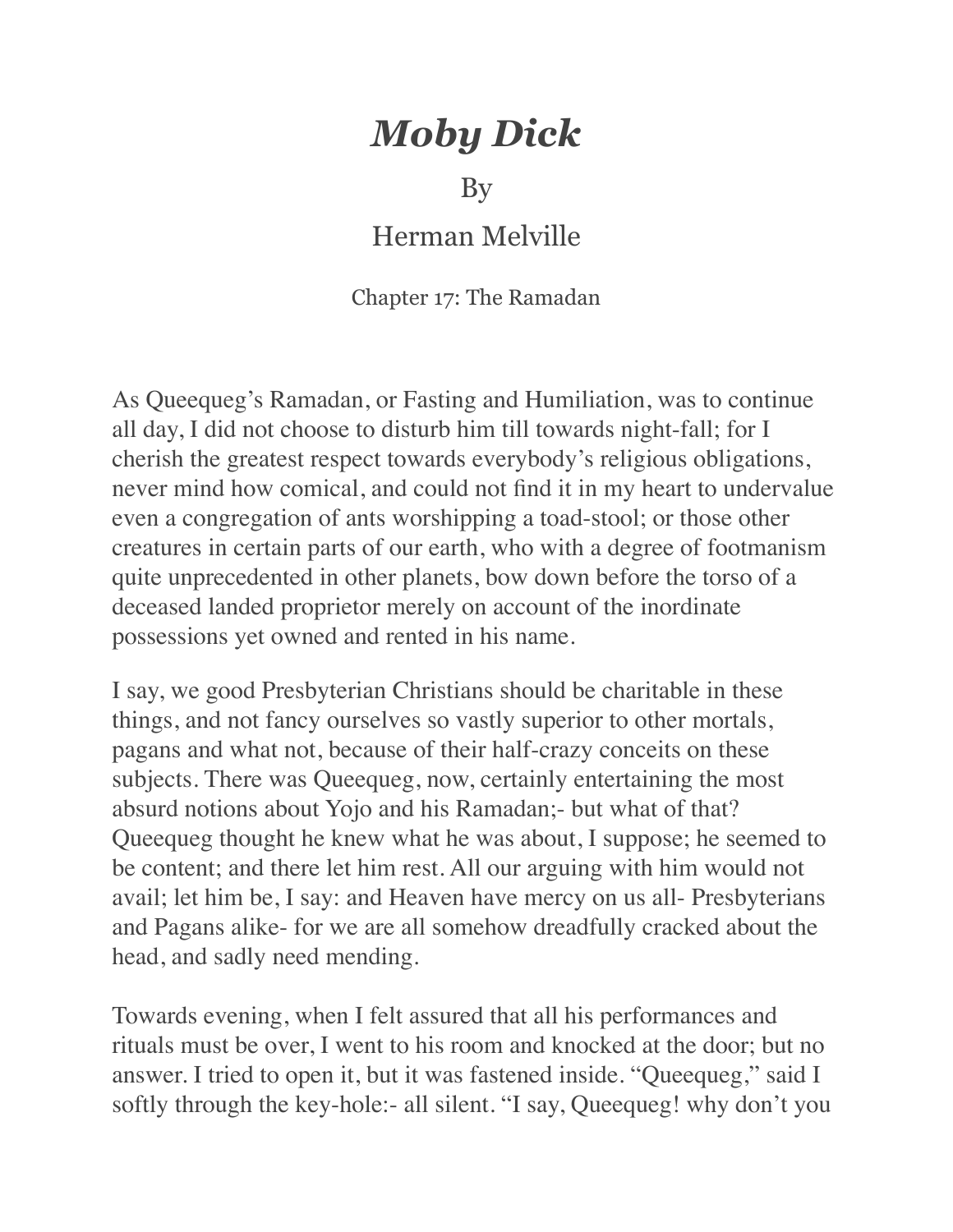speak? It's I- Ishmael." But all remained still as before. I began to grow alarmed. I had allowed him such abundant time; I thought he might have had an apoplectic fit. I looked through the key-hole; but the door opening into an odd corner of the room, the key-hole prospect was but a crooked and sinister one. I could only see part of the foot-board of the bed and a line of the wall, but nothing more. I was surprised to behold resting against the wall the wooden shaft of Queequeg's harpoon, which the landlady the evening previous had taken from him, before our mounting to the chamber. That's strange, thought I; but at any rate, since the harpoon stands yonder, and he seldom or never goes abroad without it, therefore he must be inside here, and no possible mistake.

"Queequeg!- Queequeg!"- all still. Something must have happened. Apoplexy! I tried to burst open the door; but it stubbornly resisted. Running down stairs, I quickly stated my suspicions to the first person I met- the chamber-maid. "La! la!" she cried, "I thought something must the matter. I went to make the bed after breakfast, and the door was locked; and not a mouse to be heard; and it's been just so silent ever since. But I thought, may be, you had both gone off and locked your baggage in for safe keeping. La! la, ma'am!- Mistress! murder! Mrs. Hussey! apoplexy!"- and with these cries she ran towards the kitchen, I following.

Mrs. Hussey soon appeared, with a mustard-pot in one hand and a vinegar-cruet in the other, having just broken away from the occupation of attending to the castors, and scolding her little black boy meantime.

"Wood-house!" cried I, "which way to it? Run for God's sake, and fetch something to pry open the door- the axe!- the axe! he's had a stroke; depend upon it!"- and so saying I was unmethodically rushing up stairs again empty-handed, when Mrs. Hussey interposed the mustard-pot and vinegar-cruet, and the entire castor of her countenance.

"What's the matter with you, young man?"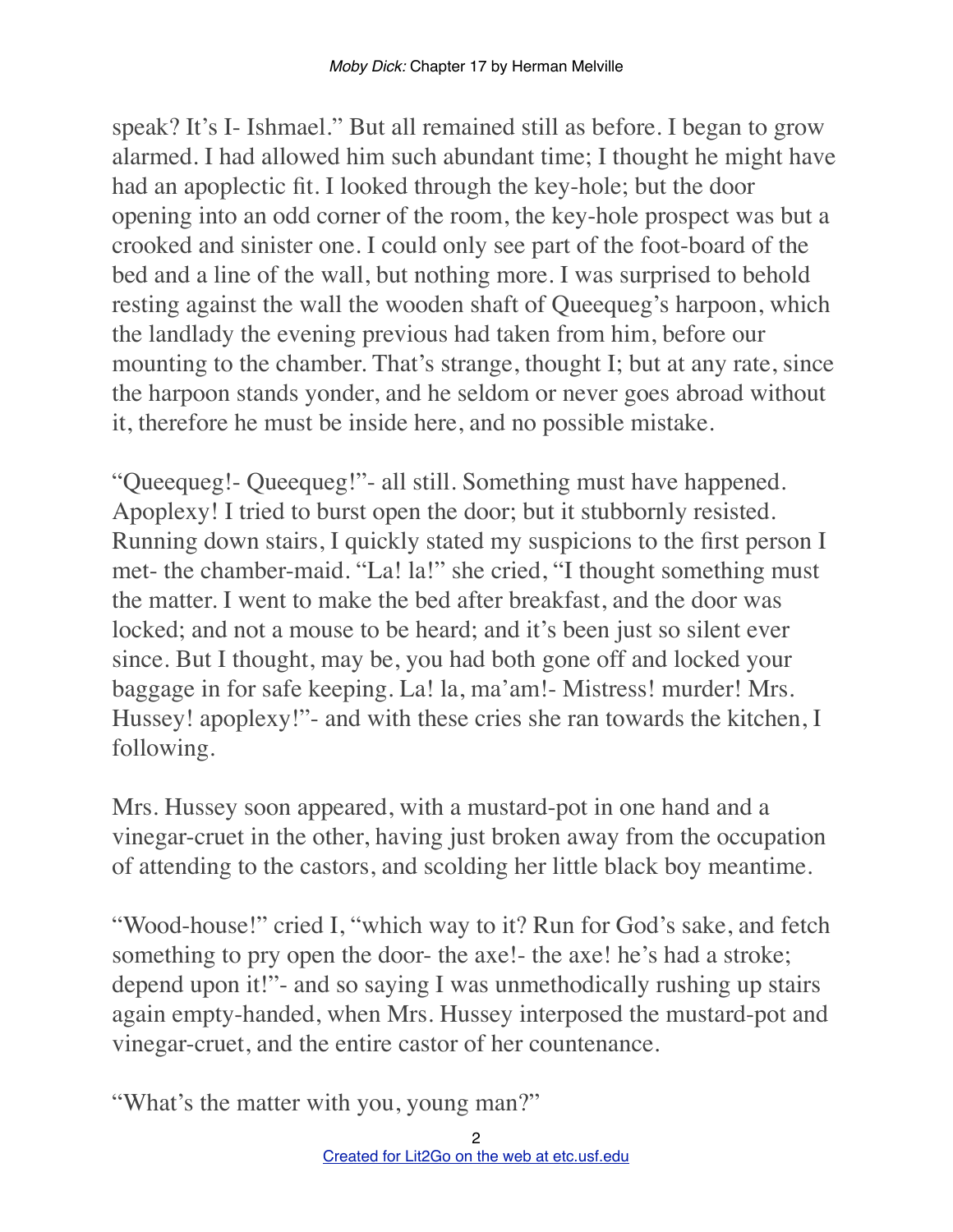"Get the axe! For God's sake, run for the doctor, some one, while I pry it open!"

"Look here," said the landlady, quickly putting down the vinegar-cruet, so as to have one hand free; "look here; are you talking about prying open any of my doors?"- and with that she seized my arm. "What's the matter with you? What's the matter with you, shipmate?"

In as calm, but rapid a manner as possible, I gave her to understand the whole case. Unconsciously clapping the vinegar-cruet to one side of her nose, she ruminated for an instant; then exclaimed- "No! I haven't seen it since I put it there." Running to a little closet under the landing of the stairs, she glanced in, and returning, told me that Queequeg's harpoon was missing. "He's killed himself," she cried. "It's unfort'nate Stiggs done over again there goes another counterpane- God pity his poor mother!- it will be the ruin of my house. Has the poor lad a sister? Where's that girl?- there, Betty, go to Snarles the Painter, and tell him to paint me a sign, with- "no suicides permitted here, and no smoking in the parlor;"- might as well kill both birds at once. Kill? The Lord be merciful to his ghost! What's that noise there? You, young man, avast there!"

And running after me, she caught me as I was again trying to force open the door.

"I won't allow it; I won't have my premises spoiled. Go for the locksmith, there's one about a mile from here. But avast!" putting her hand in her side pocket, "here's a key that'll fit, I guess; let's see." And with that, she turned it in the lock; but alas! Queequeg's supplemental bolt remained unwithdrawn within.

"Have to burst it open," said I, and was running down the entry a little, for a good start, when the landlady caught at me, again vowing I should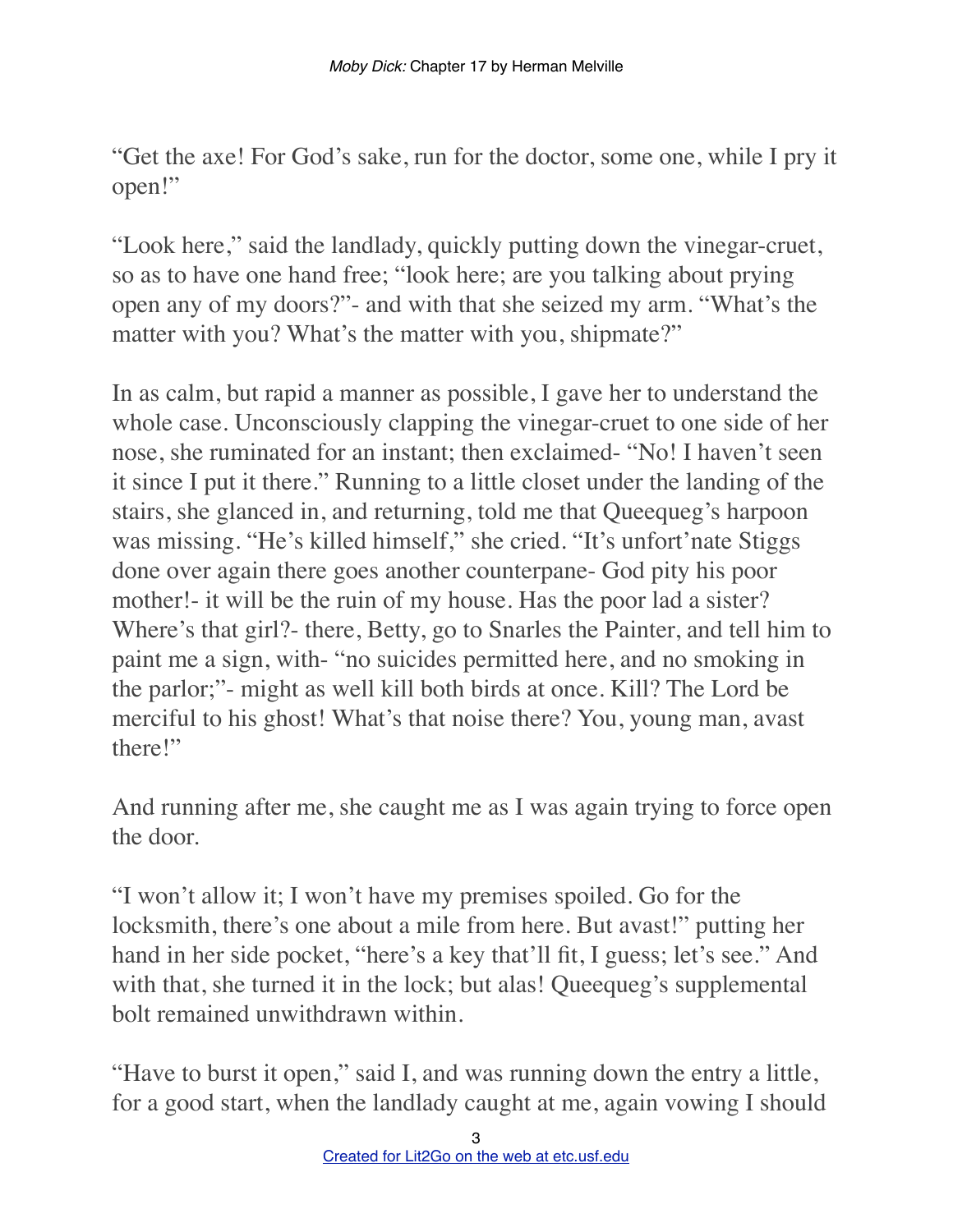not break down her premises; but I tore from her, and with a sudden bodily rush dashed myself full against the mark.

With a prodigious noise the door flew open, and the knob slamming against the wall, sent the plaster to the ceiling; and there, good heavens! there sat Queequeg, altogether cool on his hams, and holding Yojo on top of his head. He looked neither one way nor the other way but sat like a carved image with scarce a sign of active life.

"Queequeg," said I, going up to him, "Queequeg, what's the matter with you?"

"He hain't been a sittin' so all day, has he?" said the landlady.

But all we said, not a word could we drag out of him; I almost felt like pushing him over, so as to change his position, for it was almost intolerable, it seemed so painfully and unnaturally constrained; especially, as in all probability he had been sitting so for upwards of eight or ten hours, going too without his regular meals.

"Mrs. Hussey," said I, "he's alive at all events; so leave us, if you please, and I will see to this strange affair myself."

Closing the door upon the landlady, I endeavored to prevail upon Queequeg to take a chair; but in vain. There he sat; and all he could dofor all my polite arts and blandishments- he would not move a peg, nor say a single word, nor even look at me, nor notice my presence in the slightest way.

I wonder, thought I, if this can possibly be a part of his Ramadan; do they fast on their hams that way in his native land. It must be so; yes, it's a part of his creed, I suppose; well, then, let him rest; he'll get up sooner or later, no doubt. It can't last for ever, thank God, and his Ramadan only comes once a year; and I don't believe it's very punctual then.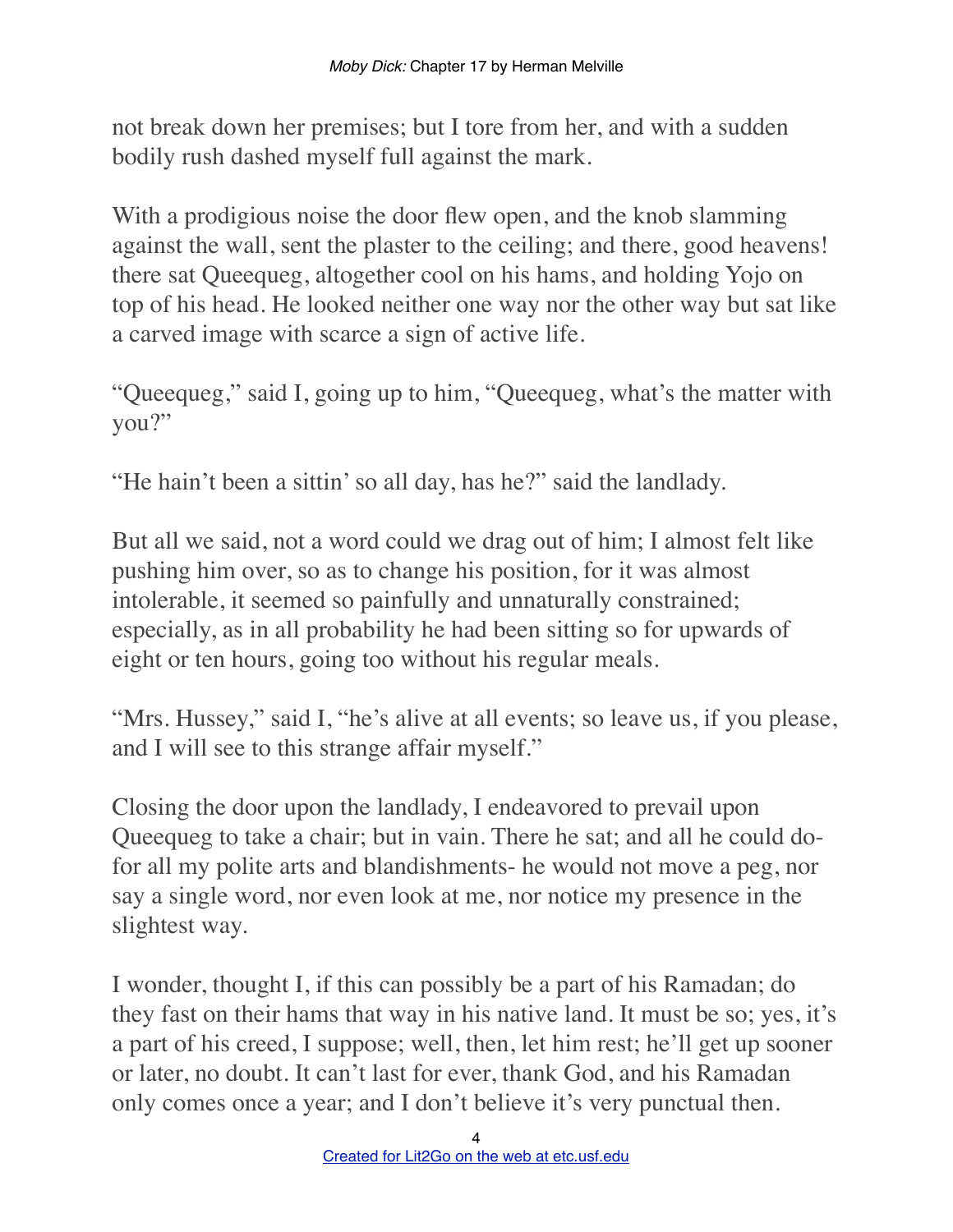I went down to supper. After sitting a long time listening to the long stories of some sailors who had just come from a plum-pudding voyage, as they called it (that is, a short whaling-voyage in a schooner or brig, confined to the north of the line, in the Atlantic Ocean only); after listening to these plum-puddingers till nearly eleven o'clock, I went up stairs to go to bed, feeling quite sure by this time Queequeg must certainly have brought his Ramadan to a termination. But no; there he was just where I had left him; he had not stirred an inch. I began to grow vexed with him; it seemed so downright senseless and insane to be sitting there all day and half the night on his hams in a cold room, holding a piece of wood on his head.

"For heaven's sake, Queequeg, get up and shake yourself; get up and have some supper. You'll starve; you'll kill yourself, Queequeg." But not a word did he reply.

Despairing of him, therefore, I determined to go to bed and to sleep; and no doubt, before a great while, he would follow me. But previous to turning in, I took my heavy bearskin jacket, and threw it over him, as it promised to be a very cold night; and he had nothing but his ordinary round jacket on. For some time, do all I would, I could not get into the faintest doze. I had blown out the candle; and the mere thought of Queequeg- not four feet off- sitting there in that uneasy position, stark alone in the cold and dark; this made me really wretched. Think of it; sleeping all night in the same room with a wide awake pagan on his hams in this dreary, unaccountable Ramadan!

But somehow I dropped off at last, and knew nothing more till break of day; when, looking over the bedside, there squatted Queequeg, as if he had been screwed down to the floor. But as soon as the first glimpse of sun entered the window, up he got, with stiff grating joints, but with a cheerful look; limped towards me where I lay; pressed his forehead again against mine; and said his Ramadan was over.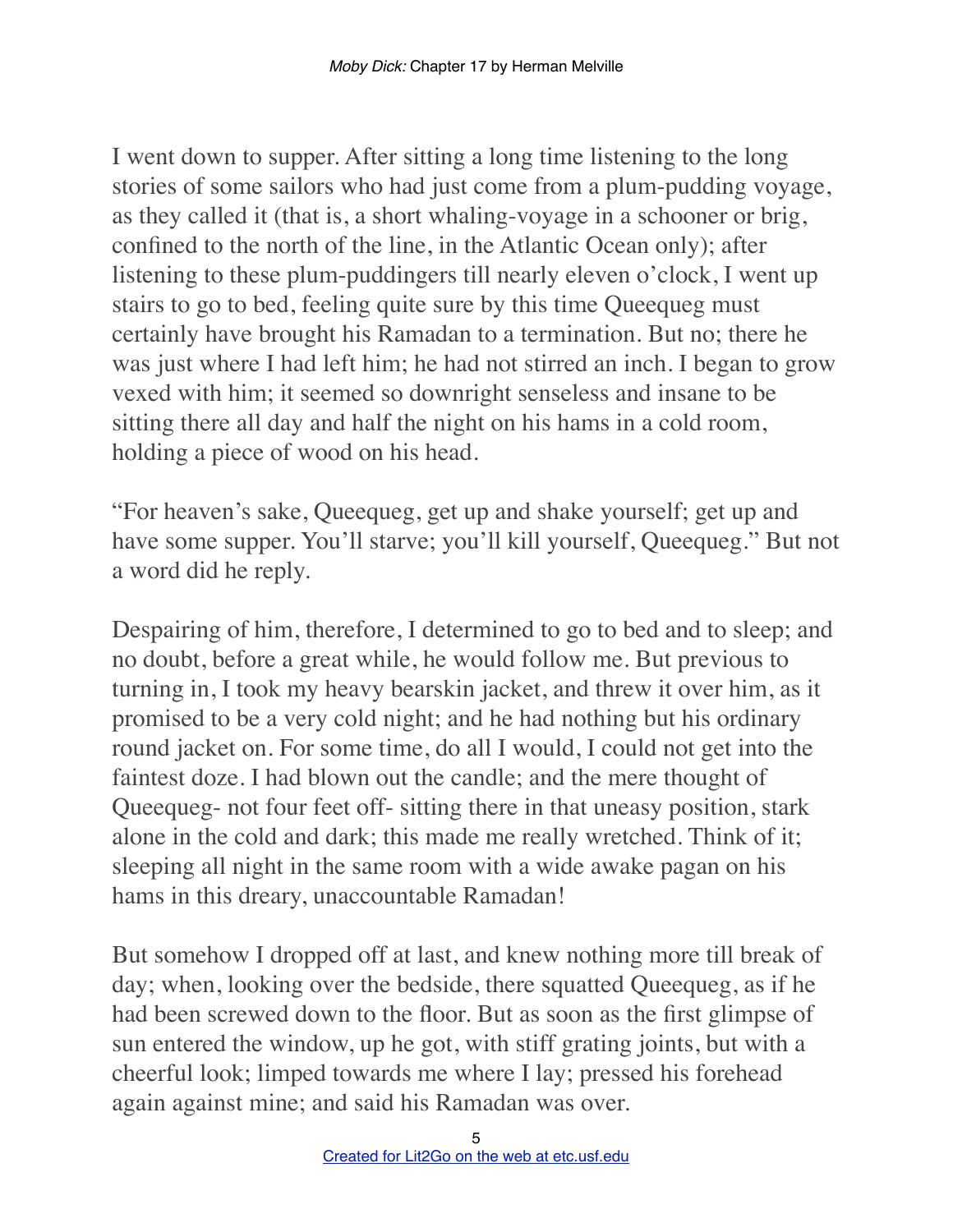Now, as I before hinted, I have no objection to any person's religion, be it what it may, so long as that person does not kill or insult any other person, because that other person don't believe it also. But when a man's religion becomes really frantic; when it is a positive torment to him; and, in fine, makes this earth of ours an uncomfortable inn to lodge in; then I think it high time to take that individual aside and argue the point with him.

And just so I now did with Queequeg. "Queequeg," said I, "get into bed now, and lie and listen to me." I then went on, beginning with the rise and progress of the primitive religions, and coming down to the various religions of the present time, during which time I labored to show Queequeg that all these Lents, Ramadans, and prolonged ham-squattings in cold, cheerless rooms were stark nonsense; bad for the health; useless for the soul; opposed, in short, to the obvious laws of Hygiene and common sense. I told him, too, that he being in other things such an extremely sensible and sagacious savage, it pained me, very badly pained me, to see him now so deplorably foolish about this ridiculous Ramadan of his. Besides, argued I, fasting makes the body cave in; hence the spirit caves in; and all thoughts born of a fast must necessarily be half-starved. This is the reason why most dyspeptic religionists cherish such melancholy notions about their hereafters. In one word, Queequeg, said I, rather digressively; hell is an idea first born on an undigested apple-dumpling; and since then perpetuated through the hereditary dyspepsias nurtured by Ramadans.

I then asked Queequeg whether he himself was ever troubled with dyspepsia; expressing the idea very plainly, so that he could take it in. He said no; only upon one memorable occasion. It was after a great feast given by his father the king on the gaining of a great battle wherein fifty of the enemy had been killed by about two o'clock in the afternoon, and all cooked and eaten that very evening.